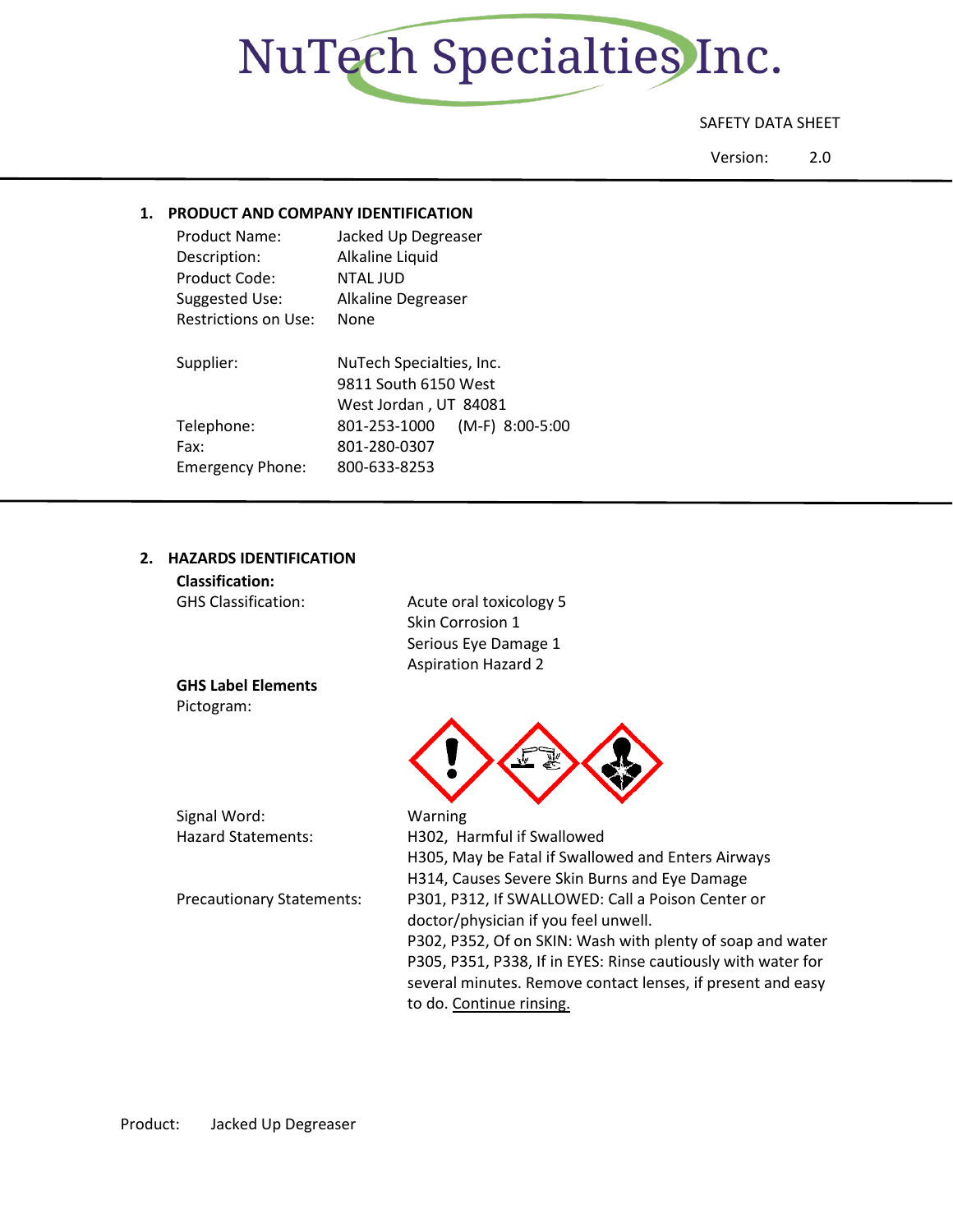



Potential Health Effects: Harmful if ingested or absorbed through skin.

## **3. COMPOSITION/INFORMATION ON INGREDIENTS**

| Component                         | CAS#      | Concentration |
|-----------------------------------|-----------|---------------|
| <b>Hydrated Oxide</b>             | 1310-58-3 | 5%            |
| Diethylene Glycol Monobutyl Ether | 112-34-5  | $2 - 3%$      |

Synonyms:

## **4. FIRST AID MEASURES**

| If Inhaled:   | Not likely a route of entry                                              |
|---------------|--------------------------------------------------------------------------|
| Skin Contact: | P302, P352, Of on SKIN: Wash with plenty of soap and water               |
|               | Flush skin with plenty of water. Remove contaminated clothing and shoes. |
|               | If irritation persists, consult a physician.                             |
| Eye Contact:  | P305, P351, P338, If in EYES: Rinse cautiously with water for several    |
|               | minutes. Remove contact lenses, if present and easy to do. Continue      |
|               | rinsing.                                                                 |
|               |                                                                          |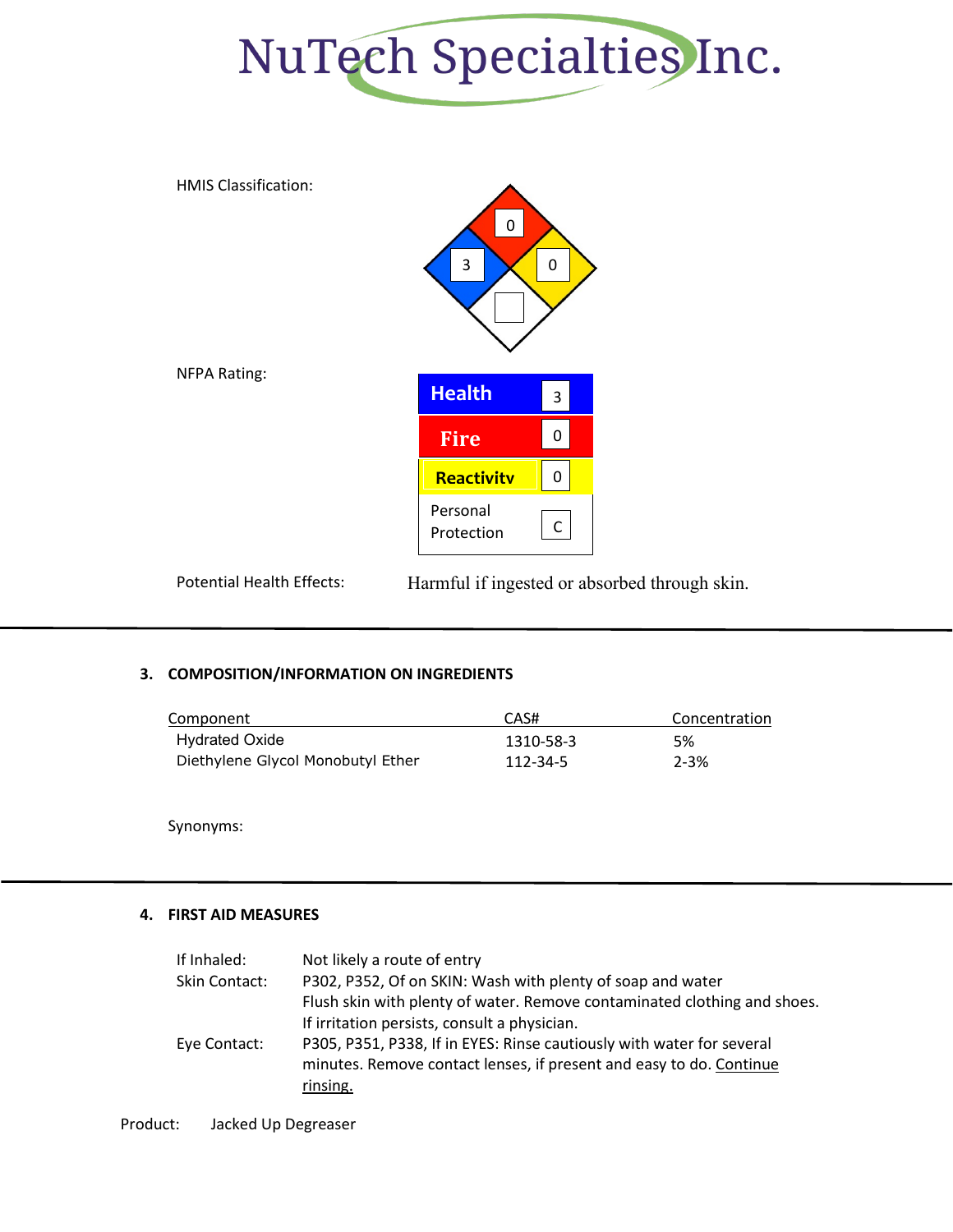# NuTech Specialties Inc.

Flush eyes with plenty of water for at least 15 minutes. Remove contact lenses if able to do so. Immediately call a doctor or physician. If Ingested: P301, P330, P331, If SWALLOWED, Rinse mouth. DO NOT INDUCE VOMITING. Do not induce vomiting unless instructed to do so by physician. Never give anything by mouth to an unconscious person. Rinse mouth with water. Consult physician.

## **5. FIREFIGHTING MEASURES**

| <b>Extinguishing Media:</b>                       | Use water-spray, alcohol resistant foam, dry chemical, or<br>carbon dioxide                                                                                       |
|---------------------------------------------------|-------------------------------------------------------------------------------------------------------------------------------------------------------------------|
| <b>Hazardous Combustion Products:</b>             | Firefighting personnel should respond with appropriate<br>protective clothing, firefighting gear, and breathing<br>equipment as trained.                          |
| Special Protective Equipment<br>for Firefighters: | In fire conditions: a complex mixture of airborne solids,<br>liquids, and gases including Carbon Monoxide, Carbon<br>Dioxide, and unidentified organic compounds. |

#### **6. ACCIDENTAL RELEASE MEASURES**

| <b>Personal Precautions:</b>      | Use personal protective equipment. Always ensure adequate<br>ventilation.                                                                           |
|-----------------------------------|-----------------------------------------------------------------------------------------------------------------------------------------------------|
| <b>Environmental Precautions:</b> | Prevent further leakage or spillage if safe to do so. Prevent<br>from entering drains and waterways. Discharge into<br>environment must be avoided. |
| Containment and Clean Up:         | Soak up with inert absorbent material and dispose of. Keep in<br>suitable, closed containers for disposal.                                          |

#### **7. HANDLING AND STORAGE**

| Safe Handling: | Keep away from flames and hot surfaces. Use personal           |  |  |
|----------------|----------------------------------------------------------------|--|--|
|                | protective equipment. Always ensure adequate ventilation.      |  |  |
| Safe Storage:  | Keep containers tightly closed in a dry well-ventilated place. |  |  |
|                | Containers which are opened must be carefully resealed and     |  |  |
|                | kept upright to prevent leakage. Store away from incompatible  |  |  |
|                | materials. Do not freeze.                                      |  |  |

## **8. EXPOSURE CONTROLS/PERSONAL PROTECTION**

Exposure Limits: Not likely to be above exposure limits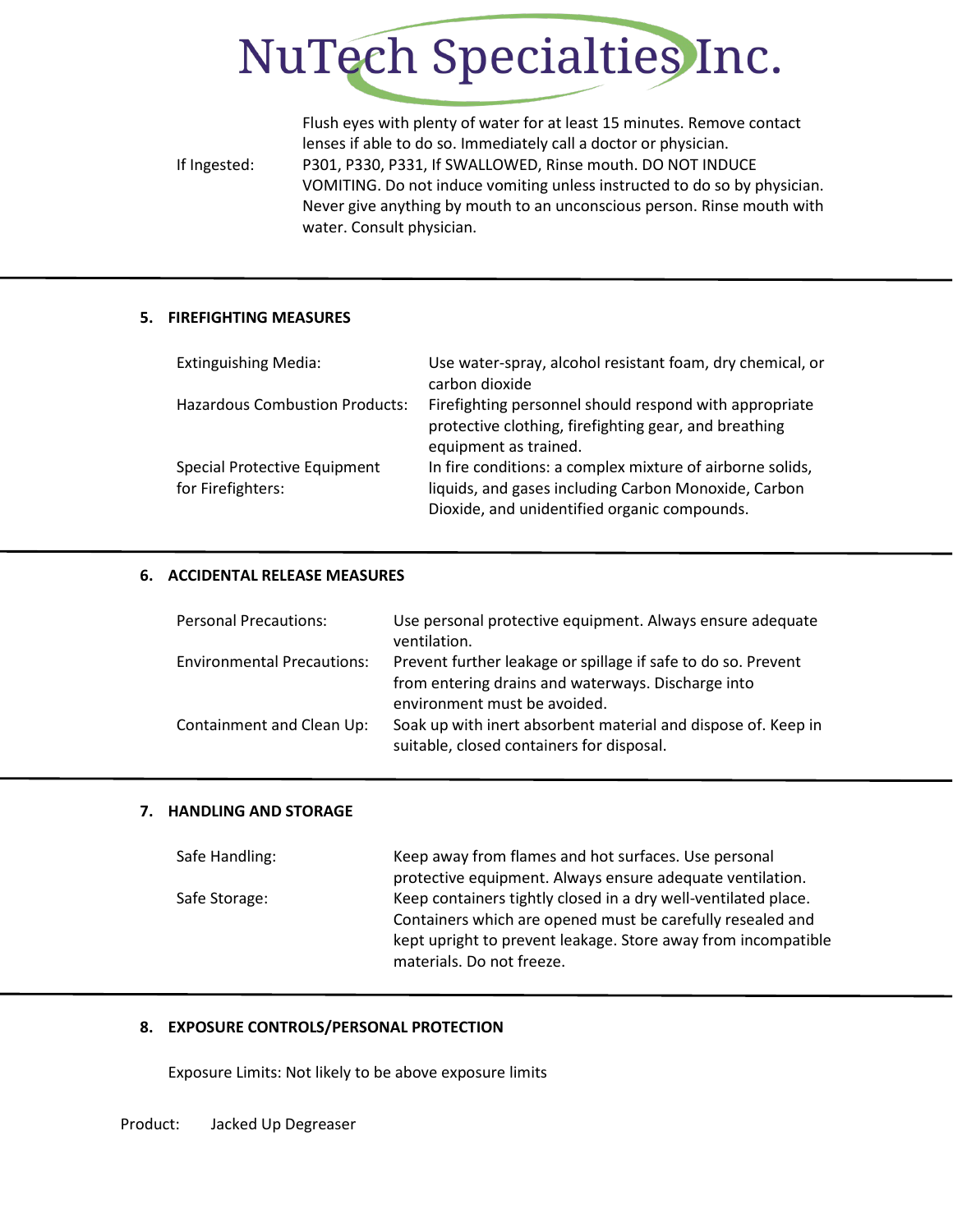## NuTech Specialties Inc.

| Component                                                                                                                                                                                                                  |                                                                                                                | <b>CAS Number</b>                  | <b>Exposure Limit</b>                                                                                                                                                                   | <b>Basis</b>                                                                                                                           |
|----------------------------------------------------------------------------------------------------------------------------------------------------------------------------------------------------------------------------|----------------------------------------------------------------------------------------------------------------|------------------------------------|-----------------------------------------------------------------------------------------------------------------------------------------------------------------------------------------|----------------------------------------------------------------------------------------------------------------------------------------|
| None                                                                                                                                                                                                                       |                                                                                                                |                                    |                                                                                                                                                                                         |                                                                                                                                        |
| <b>General Controls:</b><br>Always ensure adequate ventilation and that working areas contain<br>safety showers and eye wash stations. Handle material in accordance<br>with good industrial hygiene and safety practices. |                                                                                                                |                                    |                                                                                                                                                                                         |                                                                                                                                        |
| Personal Protective Equipment                                                                                                                                                                                              |                                                                                                                |                                    |                                                                                                                                                                                         |                                                                                                                                        |
| Eye Protection:                                                                                                                                                                                                            |                                                                                                                |                                    | eye-wash stations available where eye contact can occur.                                                                                                                                | Tightly fitting safety glasses or goggles should be sufficient. Have                                                                   |
| Hand Protection:                                                                                                                                                                                                           | Handle with chemical resistant gloves. Gloves must be inspected<br>prior to use. Wash and dry hands after use. |                                    |                                                                                                                                                                                         |                                                                                                                                        |
| <b>Skin Protection:</b>                                                                                                                                                                                                    |                                                                                                                | area where skin contact can occur. |                                                                                                                                                                                         | Wear long sleeves, a chemical apron, or other protective clothing<br>to prevent skin contact. Safety showers should be located in work |
| <b>Respiratory Protection:</b>                                                                                                                                                                                             |                                                                                                                |                                    | Where risk assessment shows air-purifying respirators are<br>appropriate, use a NIOSH-approved full face respirator with<br>appropriate cartridges. Always ensure adequate ventilation. |                                                                                                                                        |

## 9. **PHYSICAL AND CHEMICAL PROPERTIES**

| <b>Physical State:</b>         | <b>Red Liquid</b>    |
|--------------------------------|----------------------|
| Color:                         | Red                  |
| Odor:                          | Pungent              |
| Odor Threshold:                | N/A                  |
| pH:                            | 13                   |
| Melting/Freezing Point:        | $32^\circ$ F         |
| <b>Boiling Point:</b>          | $212^{\circ}$ F      |
| Flash Point:                   | None                 |
| <b>Evaporation Rate:</b>       | N/A                  |
| Flammability (Solid, Gas):     | None                 |
| Flammability/Explosion Limits: | None                 |
| Vapor Pressure @ 20°C:         | N/A                  |
| Vapor Density:                 | N/A                  |
| Specific Gravity:              | 1                    |
| Density:                       | 8.34 lbs. per gallon |
| Solubility in Water:           | Complete             |
| <b>Partition Coefficient:</b>  | N/A                  |
| Auto Ignition Temperature:     | None                 |
| Decomposition Temperature:     | N/A                  |
| Viscosity @ 40°C:              | N/A                  |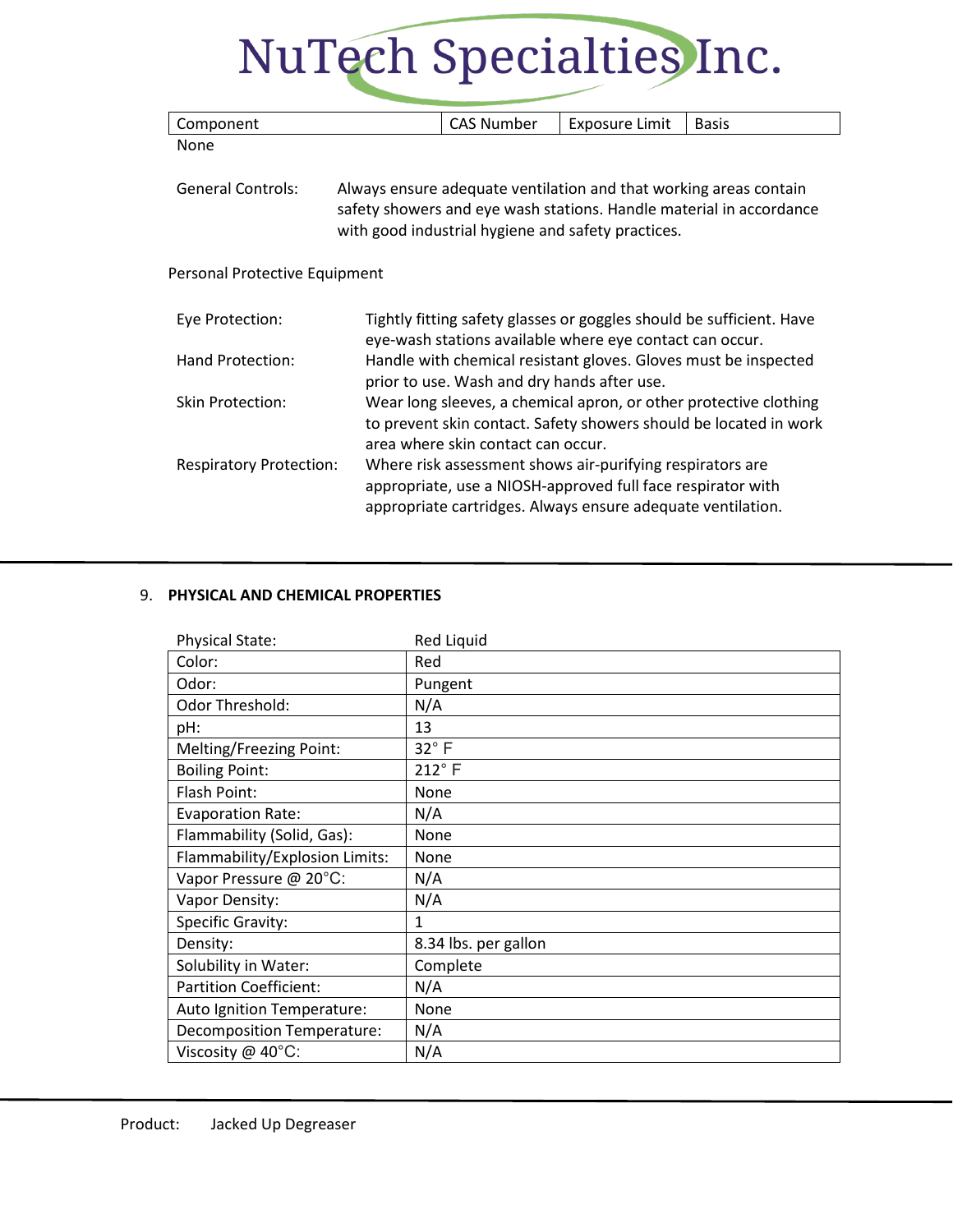

## **10. STABILITY AND REACTIVITY**

| <b>Chemical Stability:</b>                         | Stable              |
|----------------------------------------------------|---------------------|
| <b>Conditions and Materials to Avoid:</b>          | <b>Strong Acids</b> |
| Hazardous Decomposition Products: Oxides of Carbon |                     |

## **11. TOXICOLOGICAL INFORMATION**

Acute Toxicity- Harmful if swallowed

| Component                              | <b>CAS Number</b> | <b>Test</b>                               | <b>Toxicity</b>                                        |  |
|----------------------------------------|-------------------|-------------------------------------------|--------------------------------------------------------|--|
| <b>Hydrated Oxide</b>                  | N/A               |                                           |                                                        |  |
| Diethylene Glycol Monobutyl Ether      | N/A               |                                           |                                                        |  |
| <b>Potential Health Effects</b>        |                   |                                           |                                                        |  |
| Inhalation:                            |                   | Can cause irritation of respiratory tract |                                                        |  |
| Skin:                                  | Corrosive to skin |                                           |                                                        |  |
| Eyes:                                  | Corrosive to eyes |                                           |                                                        |  |
| Ingestion:                             | swallowed.        |                                           | May cause irritation of GI tract. Aspiration hazard if |  |
| Signs and Symptoms of Exposure:        |                   | Irritation of skin and eyes, burning      |                                                        |  |
| Chronic Effects of Long Term Exposure: | None              |                                           |                                                        |  |
| Carcinogenicity:                       | No                |                                           |                                                        |  |
|                                        |                   |                                           |                                                        |  |

## **12. ECOLOGICAL INFORMATION**

#### Acute Ecotoxicity

| Component             | <b>CAS Number</b> | Organism      | <b>Ecotoxicity</b>   |
|-----------------------|-------------------|---------------|----------------------|
| <b>Hydrated Oxide</b> | 1310-58-3         | Mosquito/Fish | LC 50 80 mg/L 24 hr. |
| Diethylene Glycol     | No data           |               |                      |
| Monobutyl Ether       |                   |               |                      |

## Ecological Effects

Persistence and Degradability: Bioaccumulation Potential: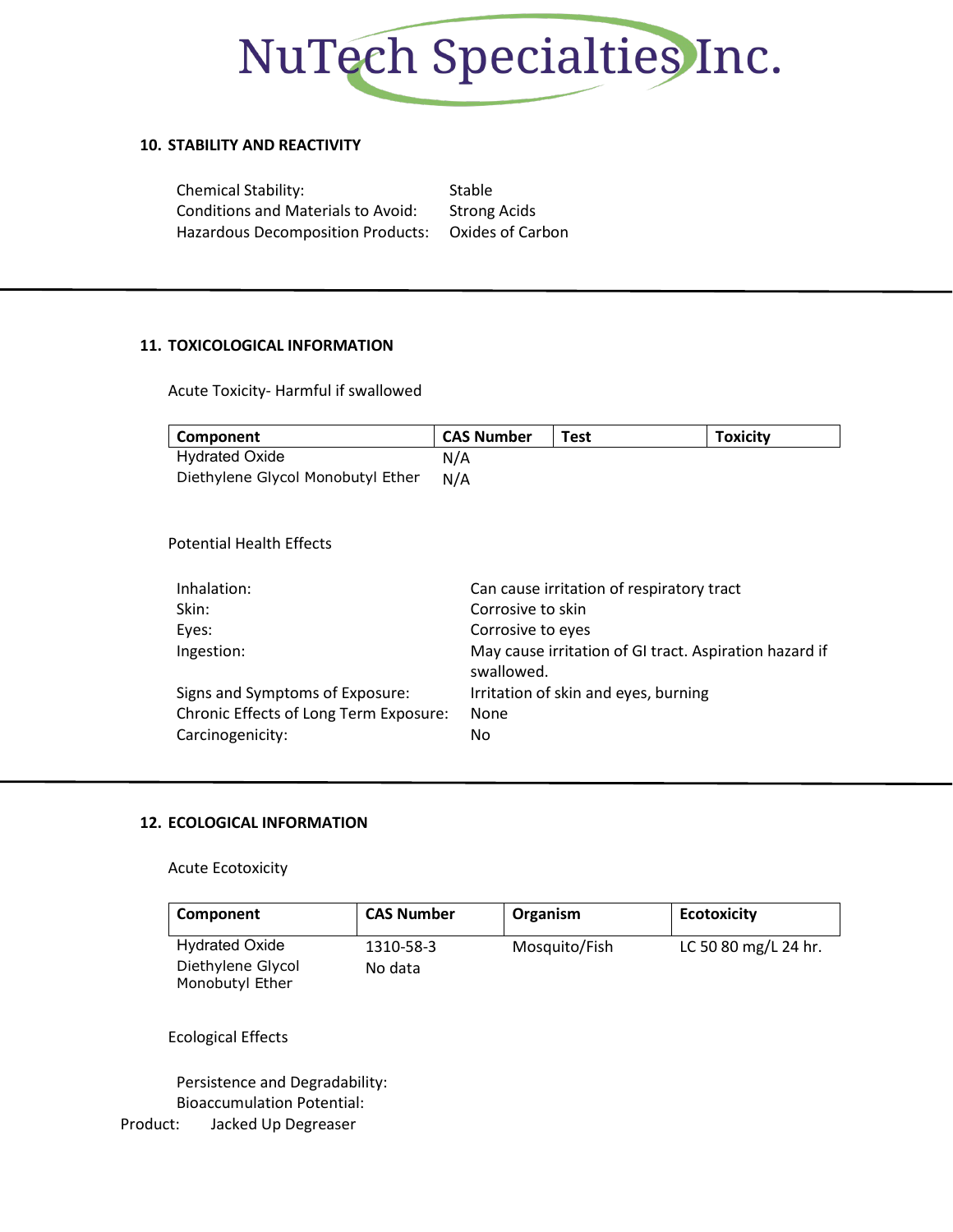

Mobility in Soil: Other Adverse Effects:

#### **13. DISPOSAL CONSIDERATIONS**

Disposal: Material should be disposed in accordance with all local, state, and federal regulations. Regulations vary by region. Contaminated Packaging: Dispose of as unused product.

#### **14. TRANSPORT INFORMATION**

DOT Information Not regulated

Proper Shipping Name: UN Number: Hazard Class: Packing Group: Reportable Quantity (RQ): Marine Pollutant: Note:

#### 15. REGULATORY INFORMATION

US Federal

| SARA 302 Components:  | None                          |
|-----------------------|-------------------------------|
| SARA 311/312 Hazards: | Immediate acute health hazard |
| SARA 313 Components:  | None                          |
| TSCA Inventory:       | Yes                           |

#### **European Union**

EC Inventory: Yes

#### **State Regulations**